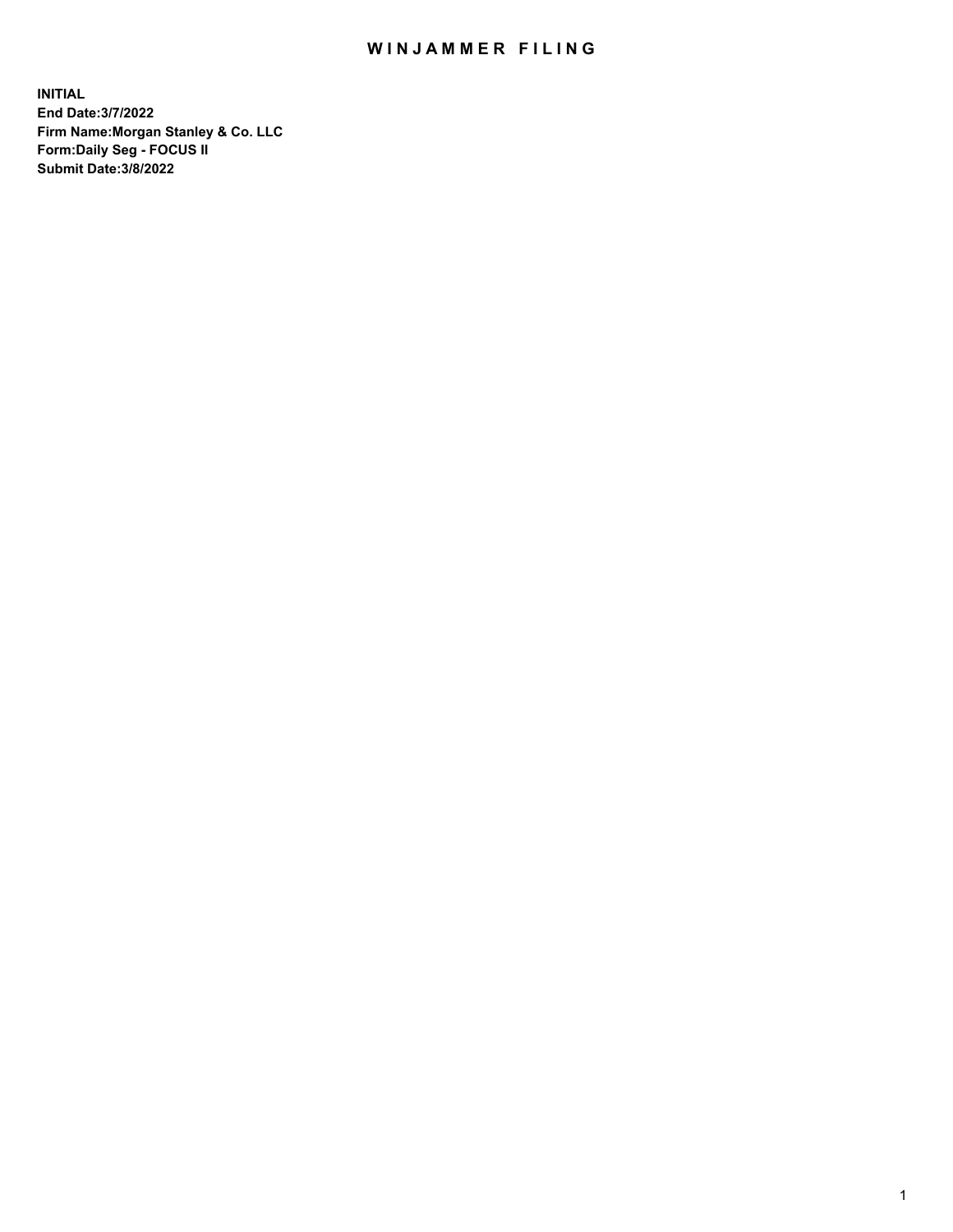**INITIAL End Date:3/7/2022 Firm Name:Morgan Stanley & Co. LLC Form:Daily Seg - FOCUS II Submit Date:3/8/2022 Daily Segregation - Cover Page**

| Name of Company                                                                                                                                                                                                                                                                                                               | Morgan Stanley & Co. LLC                                                     |
|-------------------------------------------------------------------------------------------------------------------------------------------------------------------------------------------------------------------------------------------------------------------------------------------------------------------------------|------------------------------------------------------------------------------|
| <b>Contact Name</b>                                                                                                                                                                                                                                                                                                           | <b>Ikram Shah</b>                                                            |
| <b>Contact Phone Number</b>                                                                                                                                                                                                                                                                                                   | 212-276-0963                                                                 |
| <b>Contact Email Address</b>                                                                                                                                                                                                                                                                                                  | Ikram.shah@morganstanley.com                                                 |
| FCM's Customer Segregated Funds Residual Interest Target (choose one):<br>a. Minimum dollar amount: ; or<br>b. Minimum percentage of customer segregated funds required:% ; or<br>c. Dollar amount range between: and; or<br>d. Percentage range of customer segregated funds required between: % and %.                      | 235,000,000<br><u>0</u><br><u>00</u><br>0 Q                                  |
| FCM's Customer Secured Amount Funds Residual Interest Target (choose one):<br>a. Minimum dollar amount: ; or<br>b. Minimum percentage of customer secured funds required:%; or<br>c. Dollar amount range between: and; or<br>d. Percentage range of customer secured funds required between:% and%.                           | 140,000,000<br><u>0</u><br>$\underline{0}$ $\underline{0}$<br>0 <sup>0</sup> |
| FCM's Cleared Swaps Customer Collateral Residual Interest Target (choose one):<br>a. Minimum dollar amount: ; or<br>b. Minimum percentage of cleared swaps customer collateral required:%; or<br>c. Dollar amount range between: and; or<br>d. Percentage range of cleared swaps customer collateral required between:% and%. | 92,000,000<br><u>0</u><br><u>00</u><br>00                                    |

Attach supporting documents CH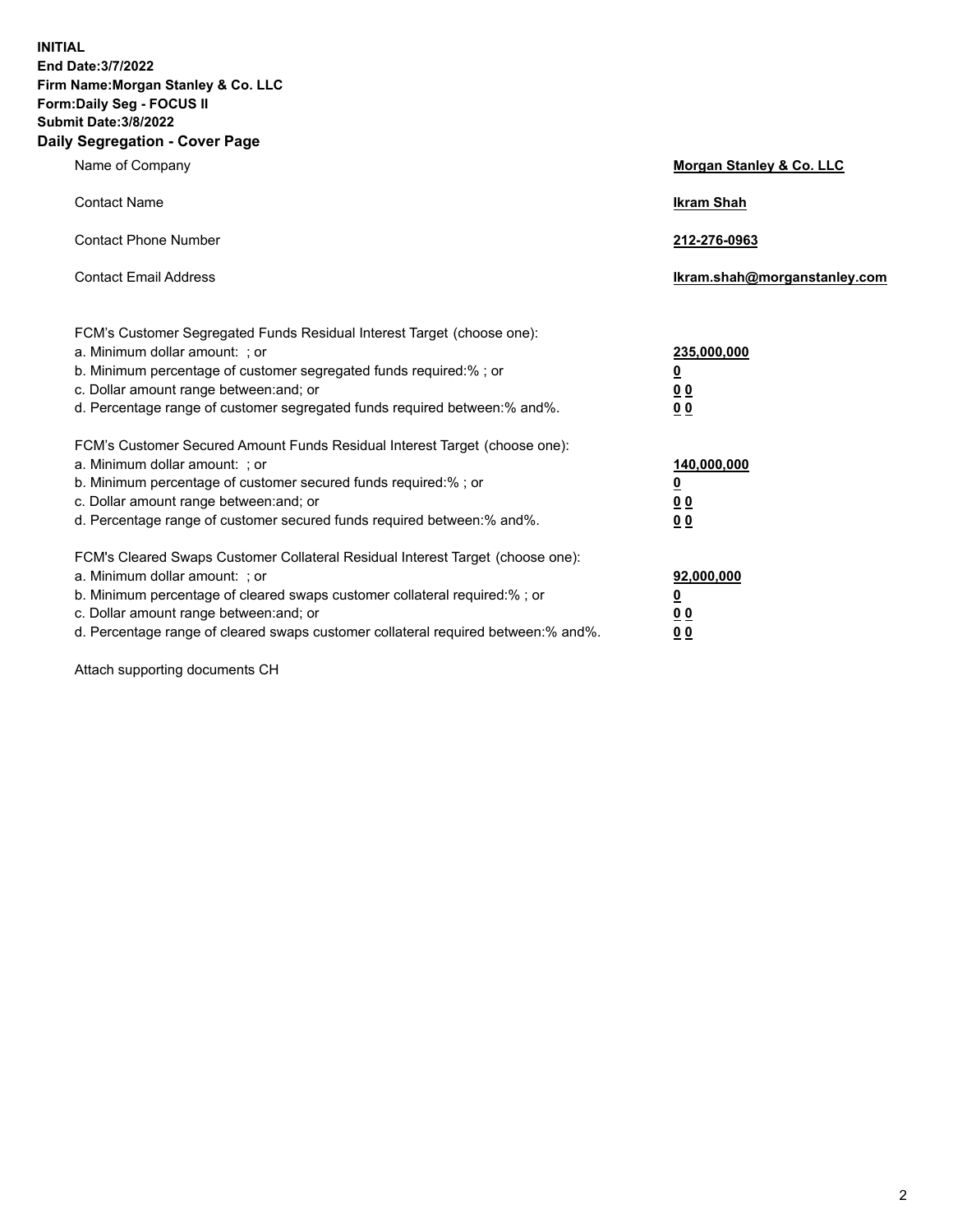|          | <b>INITIAL</b><br>End Date: 3/7/2022<br>Firm Name: Morgan Stanley & Co. LLC<br>Form: Daily Seg - FOCUS II<br><b>Submit Date: 3/8/2022</b><br><b>Daily Segregation - Secured Amounts</b> |                        |
|----------|-----------------------------------------------------------------------------------------------------------------------------------------------------------------------------------------|------------------------|
|          | Foreign Futures and Foreign Options Secured Amounts                                                                                                                                     |                        |
|          | Amount required to be set aside pursuant to law, rule or regulation of a foreign                                                                                                        | $0$ [7305]             |
|          | government or a rule of a self-regulatory organization authorized thereunder                                                                                                            |                        |
| 1.       | Net ledger balance - Foreign Futures and Foreign Option Trading - All Customers                                                                                                         |                        |
|          | A. Cash                                                                                                                                                                                 | 5,612,33               |
|          | B. Securities (at market)                                                                                                                                                               | 2,174,35               |
| 2.       | Net unrealized profit (loss) in open futures contracts traded on a foreign board of trade                                                                                               | 2,222,59               |
| 3.       | Exchange traded options                                                                                                                                                                 |                        |
|          | a. Market value of open option contracts purchased on a foreign board of trade                                                                                                          | 272,003                |
|          | b. Market value of open contracts granted (sold) on a foreign board of trade                                                                                                            | $-243,350$             |
| 4.<br>5. | Net equity (deficit) (add lines 1. 2. and 3.)<br>Account liquidating to a deficit and account with a debit balances - gross amount                                                      | 10,037,9<br>174,695    |
|          | Less: amount offset by customer owned securities                                                                                                                                        | $-163,744$             |
|          |                                                                                                                                                                                         | [7354]                 |
| 6.       | Amount required to be set aside as the secured amount - Net Liquidating Equity<br>Method (add lines 4 and 5)                                                                            | 10,048,8               |
| 7.       | Greater of amount required to be set aside pursuant to foreign jurisdiction (above) or line                                                                                             | 10,048,8               |
|          | 6.                                                                                                                                                                                      |                        |
|          | FUNDS DEPOSITED IN SEPARATE REGULATION 30.7 ACCOUNTS                                                                                                                                    |                        |
| 1.       | Cash in banks                                                                                                                                                                           |                        |
|          | A. Banks located in the United States                                                                                                                                                   | 472,923                |
|          | B. Other banks qualified under Regulation 30.7                                                                                                                                          | 466,716<br>$[7530]$    |
| 2.       | <b>Securities</b>                                                                                                                                                                       |                        |
|          | A. In safekeeping with banks located in the United States                                                                                                                               | 917,213                |
|          | B. In safekeeping with other banks qualified under Regulation 30.7                                                                                                                      | 99,218,3               |
|          |                                                                                                                                                                                         | $[7570]$               |
| 3.       | Equities with registered futures commission merchants                                                                                                                                   |                        |
|          | A. Cash<br><b>B.</b> Securities                                                                                                                                                         | 9,989,17<br>$0$ [7590] |
|          | C. Unrealized gain (loss) on open futures contracts                                                                                                                                     | 16.323.5               |
|          | D. Value of long option contracts                                                                                                                                                       | 0 [7610]               |
|          | E. Value of short option contracts                                                                                                                                                      | $0$ [7615]             |
| 4.       | Amounts held by clearing organizations of foreign boards of trade                                                                                                                       |                        |
|          | A. Cash                                                                                                                                                                                 | $0$ [7640]             |
|          | <b>B.</b> Securities                                                                                                                                                                    | $0$ [7650]             |
|          | C. Amount due to (from) clearing organization - daily variation                                                                                                                         | $0$ [7660]             |
|          | D. Value of long option contracts                                                                                                                                                       | 0 <sup>[7670]</sup>    |
|          | E. Value of short option contracts                                                                                                                                                      | $0$ [7675]             |
| 5.       | Amounts held by members of foreign boards of trade                                                                                                                                      |                        |
|          | A. Cash                                                                                                                                                                                 | 4,966,09               |
|          | <b>B.</b> Securities                                                                                                                                                                    | 1,157,92               |
|          | C. Unrealized gain (loss) on open futures contracts                                                                                                                                     | 2,206,26               |
|          | D. Value of long option contracts                                                                                                                                                       | 272,003                |
|          | E. Value of short option contracts                                                                                                                                                      | $-243,350$             |
| 6.       |                                                                                                                                                                                         | $[7740]$               |
| 7.       | Amounts with other depositories designated by a foreign board of trade<br>Segregated funds on hand                                                                                      | $0$ [7760]             |
|          |                                                                                                                                                                                         | $0$ [7765]             |

- 8. Total funds in separate section 30.7 accounts **10,341,318,661** [7770]
- 9. Excess (deficiency) Set Aside for Secured Amount (subtract line 7 Secured Statement Page 1 from Line 8)
- 10. Management Target Amount for Excess funds in separate section 30.7 accounts **140,000,000** [7780]
- 11. Excess (deficiency) funds in separate 30.7 accounts over (under) Management Target **152,428,631** [7785]

**0** [7305]

 A. Cash **5,612,339,731** [7315]  $B. 174, 353, 544$  [7317] 2. 222, 592, 252 [7325]

a. 72,003,928 [7335] **243,350,418** [7337] **0. 037,939,037** [7345] **74,695,542** [7351] Less: amount offset by customer owned securities **-163,744,549** [7352] **10,950,993** [7354] **10,048,890,030** [7355]

**10,048,890,030** [7360]

**72,923,706** [7500] B. Other banks qualified under Regulation 30.7 **466,716,109** [7520] **939,639,815** [7530]

A. 17,213,975 [7540] B. In safekeeping with other banks qualified under Regulation 30.7 **99,218,308** [7560] **1,016,432,283** [7570]

 A. Cash **9,989,172** [7580]  $6, 323, 534$  [7600] E. Value of short option contracts **0** [7615] **26,312,706** [7620]

E. Value of short option contracts **0** [7675] **0** [7680]

 A. Cash **4,966,090,369** [7700] B. Securities **1,157,921,261** [7710] C. 206,268,717 [7720]  $272,003,928$  [7730] E. Value of short option contracts **-243,350,418** [7735] **8,358,933,857** [7740] **292,428,631** [7380]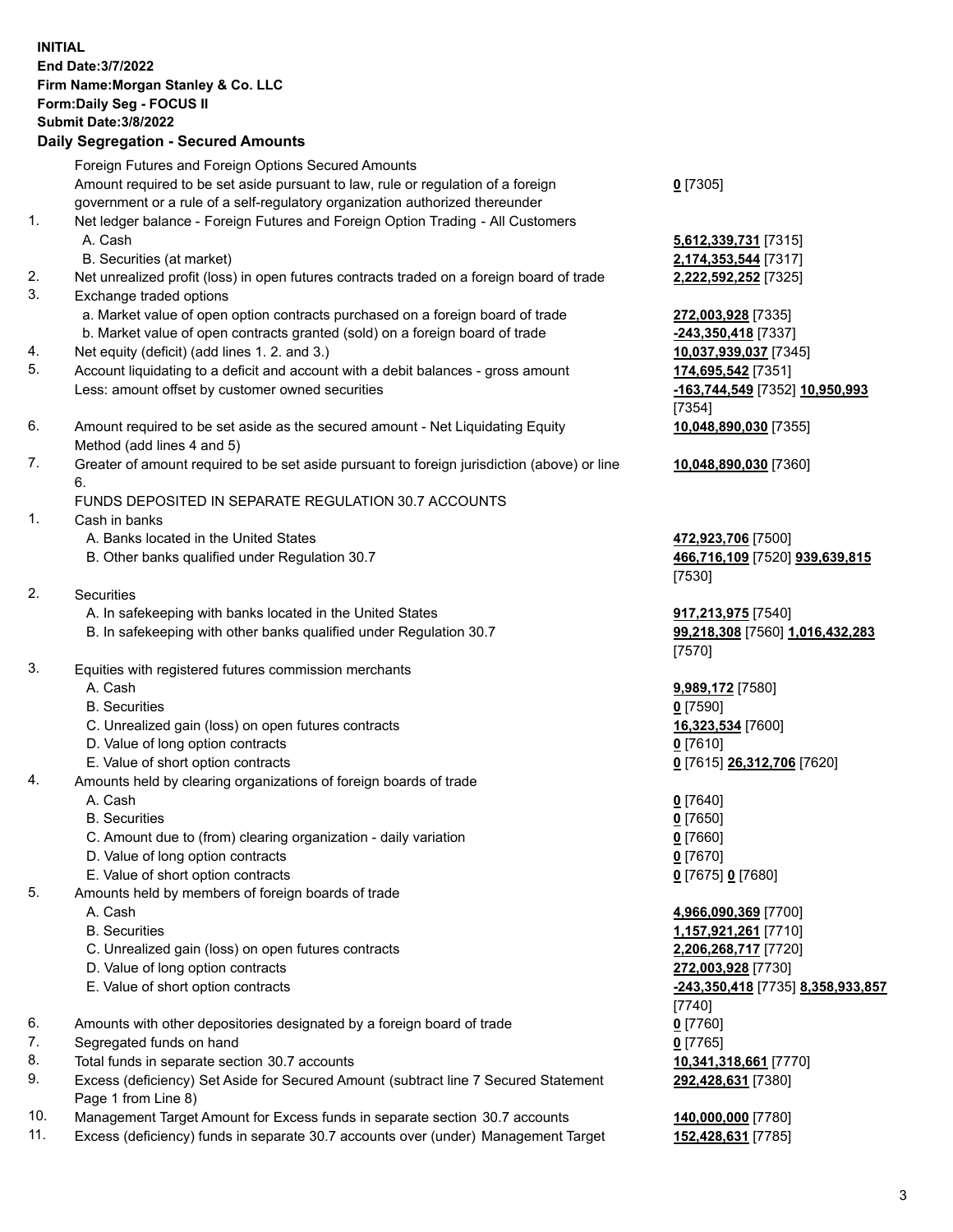**INITIAL End Date:3/7/2022 Firm Name:Morgan Stanley & Co. LLC Form:Daily Seg - FOCUS II Submit Date:3/8/2022 Daily Segregation - Segregation Statement** SEGREGATION REQUIREMENTS(Section 4d(2) of the CEAct) 1. Net ledger balance A. Cash **16,850,246,022** [7010] B. Securities (at market) **7,900,768,541** [7020] 2. Net unrealized profit (loss) in open futures contracts traded on a contract market **267,469,562** [7030] 3. Exchange traded options A. Add market value of open option contracts purchased on a contract market **2,016,794,786** [7032] B. Deduct market value of open option contracts granted (sold) on a contract market **-1,380,740,634** [7033] 4. Net equity (deficit) (add lines 1, 2 and 3) **25,654,538,277** [7040] 5. Accounts liquidating to a deficit and accounts with debit balances - gross amount **870,451,049** [7045] Less: amount offset by customer securities **-863,689,158** [7047] **6,761,891** [7050] 6. Amount required to be segregated (add lines 4 and 5) **25,661,300,168** [7060] FUNDS IN SEGREGATED ACCOUNTS 7. Deposited in segregated funds bank accounts A. Cash **2,687,753,451** [7070] B. Securities representing investments of customers' funds (at market) **0** [7080] C. Securities held for particular customers or option customers in lieu of cash (at market) **1,812,502,530** [7090] 8. Margins on deposit with derivatives clearing organizations of contract markets A. Cash **15,034,078,181** [7100] B. Securities representing investments of customers' funds (at market) **0** [7110] C. Securities held for particular customers or option customers in lieu of cash (at market) **5,921,907,008** [7120] 9. Net settlement from (to) derivatives clearing organizations of contract markets **-243,437,429** [7130] 10. Exchange traded options A. Value of open long option contracts **2,016,794,786** [7132] B. Value of open short option contracts **-1,380,740,634** [7133] 11. Net equities with other FCMs A. Net liquidating equity **35,451,384** [7140] B. Securities representing investments of customers' funds (at market) **0** [7160] C. Securities held for particular customers or option customers in lieu of cash (at market) **0** [7170] 12. Segregated funds on hand **166,359,003** [7150] 13. Total amount in segregation (add lines 7 through 12) **26,050,668,280** [7180] 14. Excess (deficiency) funds in segregation (subtract line 6 from line 13) **389,368,112** [7190] 15. Management Target Amount for Excess funds in segregation **235,000,000** [7194]

16. Excess (deficiency) funds in segregation over (under) Management Target Amount Excess

**154,368,112** [7198]